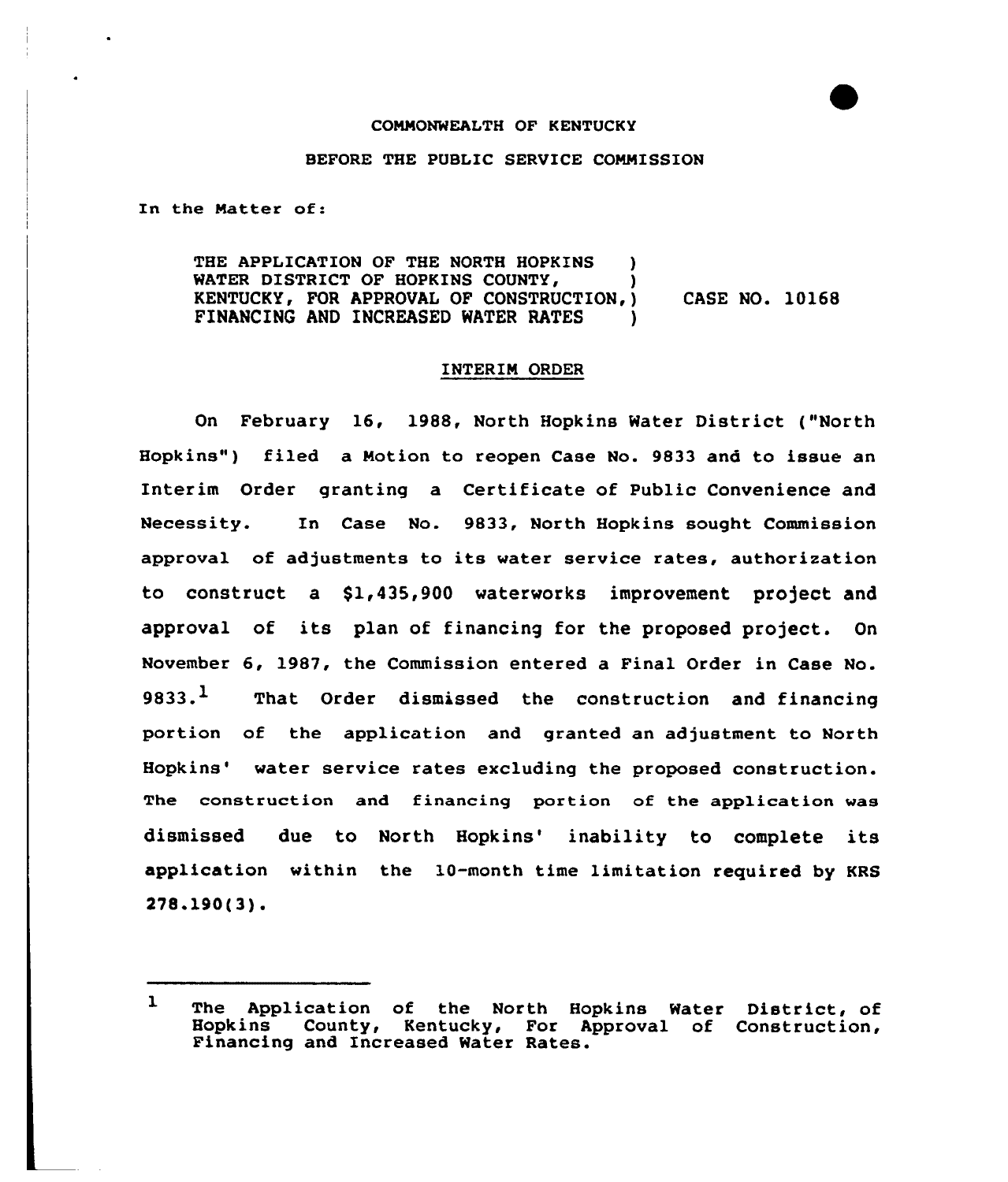The amended project funding includes a \$1,303,500 loan from the Farmers Home Administration ("FmHA"), a FmHA grant of \$74,000, a County of Hopkins grant of \$150,000, \$137,500 in locally borrowed funds and \$ 45,200 from applicants for service in the proposed project area. The FmHA loan will be secured by waterworks revenue bonds maturing over a 40-year period.

The construction is proposed to provide water service to approximately 429 new customers. Drawings and specifications for the proposed improvements by William Aldred and Associates, Consulting Engineers, Nashville, Tennessee, ("Engineer") have been approved by the Division of Mater of the Natural Resources and Environmental Protection Cabinet.

The Commission finds that good cause exists to grant North Hopkins' Motion in part by establishing the instant case and incorporating by reference the record of Case No. 9833. This Interim Order will only address the proposed construction. <sup>A</sup> subsequent Order will address North Hopkins' proposed financing and rate adjustment proposals. In the final Order in this case, the Commission will set rates necessary to provide the utility with an opportunity to recover its reasonable operating costs, service its debt and provide a reasonable surplus for equity growth.

# CONTINUITY OF ADEQUATE AND RELIABLE SERVICE

The evidence indicates that reliable and adequate service can be maintained throughout the expanded system after completion of the proposed construction. However, there are several areas which

J.

$$
-2-
$$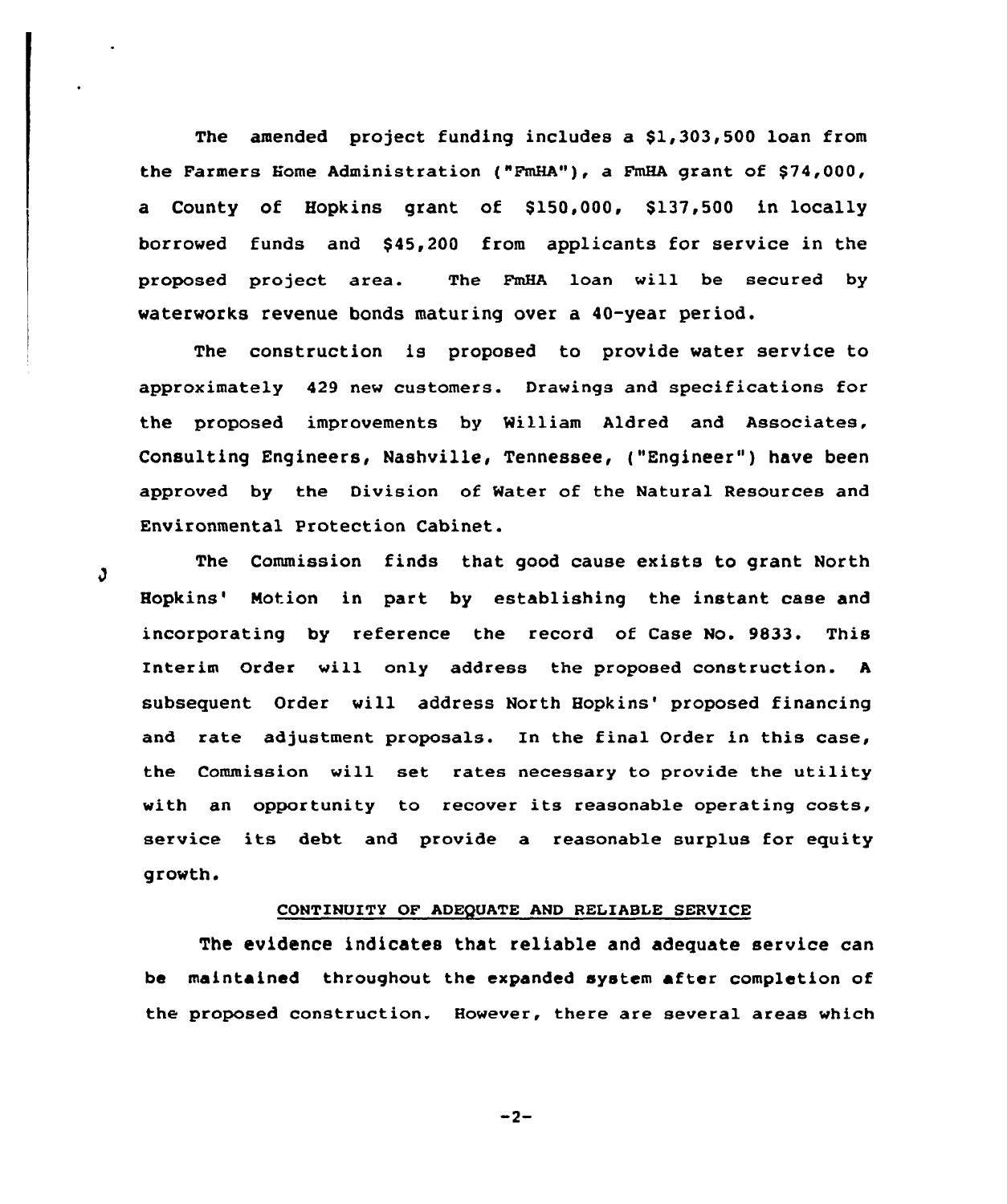could have residual pressure below 30 psig, in violation of 807 KAR 5:066, Section 6(1).

The Commission reminds North Hopkins of its obligation to provide adequate and reliable service to all of its customers. North Hopkins should monitor the adequacy of the expanded water distribution system after construction. If this monitoring indicates that the level of service is inadequate or declining, or the pressure to any customer is outside the requirements of 807 KAR 5:066, Section 6(1), North Hopkins must take necessary actions to maintain the level of service in conformance with the regulations of the Commission.

## FINDINGS AND ORDERS

The Commission, after consideration of the evidence of record, and being advised, is of the opinion and finds that:

1. North Hopkins' Motion should be granted in part. In lieu of reopening Case No. 9833, however, a new case should be established and the entire record of Case No. 9833 should be incorporated herein by reference.

2. With the appropriate monitoring of service system-wide, public convenience and necessity require that the pipeline construction proposed in the application be performed and that a certificate of public convenience and necessity be granted.

3. The proposed pipeline construction consists of the construction of approximately 54 miles of  $10-$ ,  $8-$ ,  $6-$ ,  $4-$  and 3-inch diameter pipelines, two elevated water storage tanks, two booster pumping stations, and related appurtenances. The low bids totaled \$1,439,695 which will require about \$1,710,200 after

$$
-3-
$$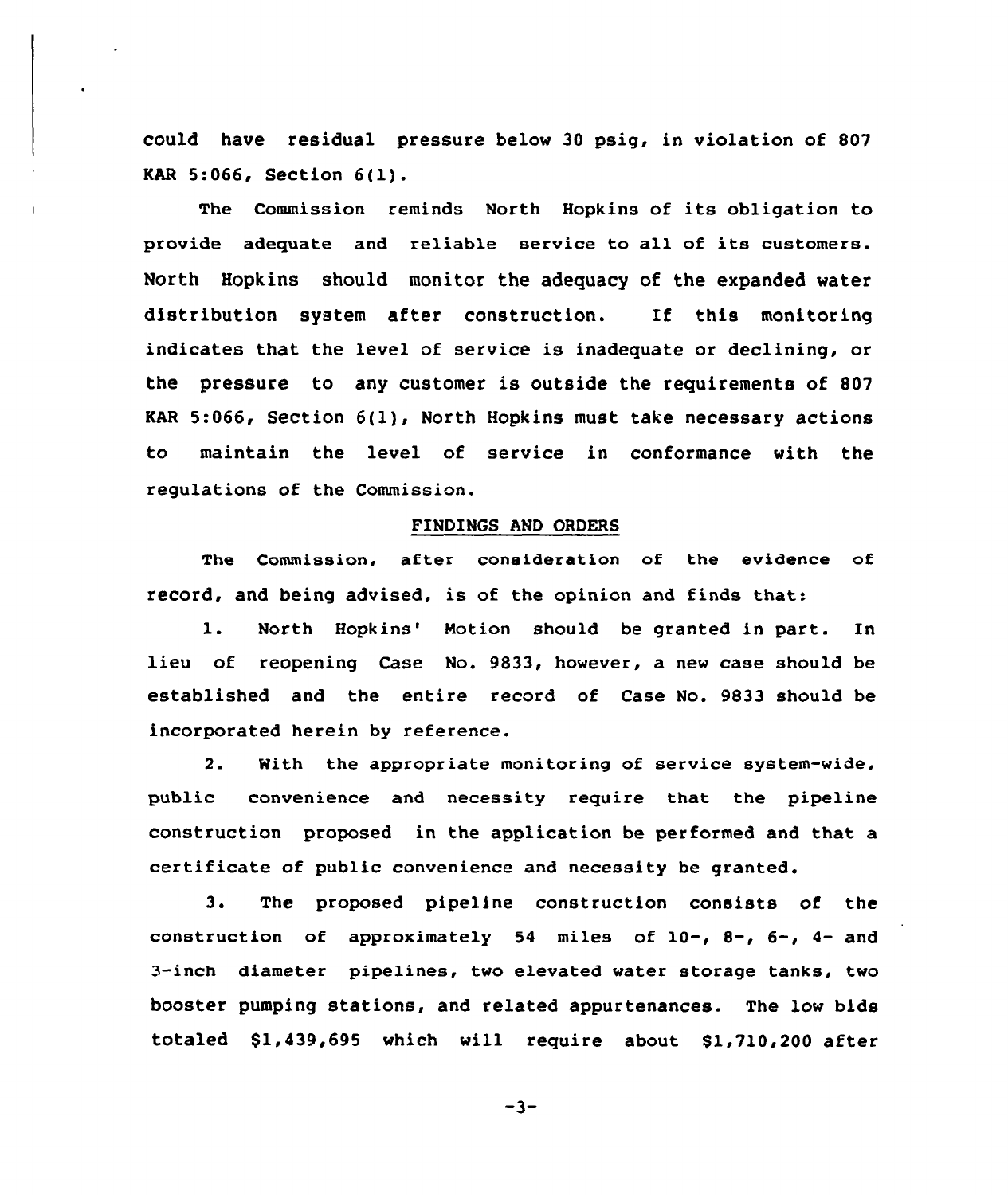allowances are made for fees, contingencies, and other indirect costs.

4. North Hopkins should monitor the adequacy of the expanded water distribution system after construction. If the 'evel of service is inadequate or declining, North Hopkins should take immediate action to maintain the level of service in conformance with the regulations of the commission.

5. Any deviations from the construction herein approved which could adversely affect service to any customer should be done only with the prior approval of the Commission.

6. North Hopkins should obtain approval from the Commission prior to performing any additional construction not expressly certificated by this Order.

7. North Hopkins should furnish duly verified documentation of the total cost of this project including the cost of construction and all other capitalized costs {engineering, legal, administrative, etc.) within <sup>60</sup> days of the date that construction is substantially completed. Said construction costs should be classified inta appropriate plant accounts in accordance with the Uniform System of Accounts for Water Utilities prescribed by the Commission.

8. North Hopkins' contract with its Engineer should require the provision of full-time resident inspection under the general supervision of a professional engineer with a Kentucky registration in civil or mechanical engineering, to ensure that the construction work is done in accordance with the contract drawings

 $-4-$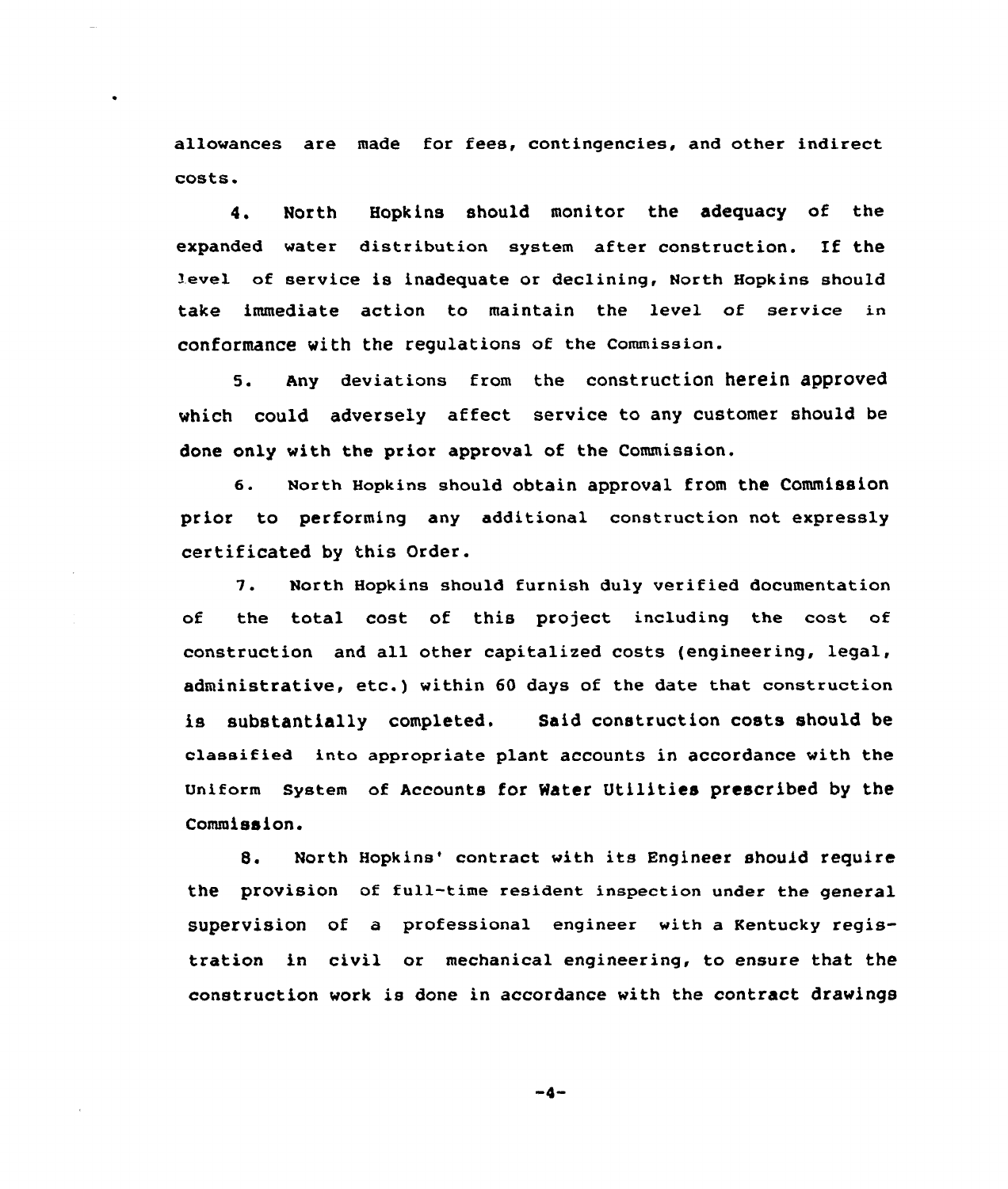and specifications and in conformance with the best practices of the construction trades involved in the project.

9. North Hopkins should require the Engineer to furnish a copy of the "as-built" drawings and a signed statement that the construction has been satisfactorily completed in accordance with the contract plans and specifications within 60 days of the date of substantial completion of this construction.

IT IS THEREFORE ORDERED that:

l. The Notion filed on February 16, 1988, be and it hereby is granted in part.

2. This case be and it hereby is established to consider North Hopkins' motion for an interim order granting a certificate of public convenience and necessity in lieu of reopening Case No. 9833.

3. The entire record of Case No. <sup>9833</sup> be and it hereby is incorporated by reference into the record of this case.

4. North Hopkins be and it hereby is granted <sup>a</sup> certificate of public convenience and necessity to proceed with the proposed pipeline construction project as set forth in the drawings and specifications of record herein on the condition that service levels be monitored and corrective action taken in accordance with Finding 2 and Finding 4 of this Order.

5. North Hopkins shall comply with all matters set out in Findings <sup>4</sup> through <sup>9</sup> as if the same were individually so ordered.

6. North Hopkins shall file <sup>a</sup> new Rate Study with the Commission within 30 days of the date of this Order.

 $-5-$